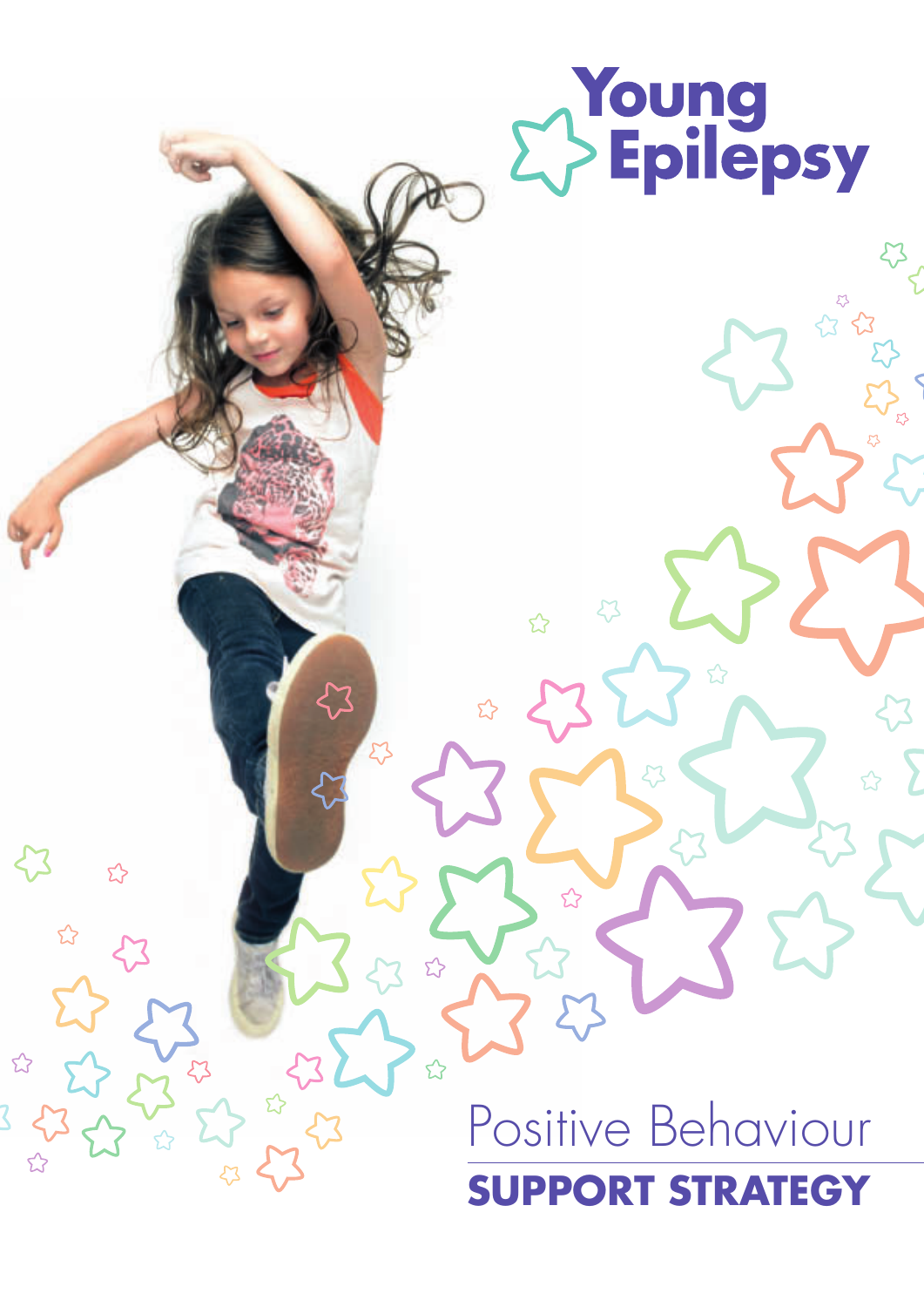# **Positive Behaviour** Support Strategy



# **Contents**

Ethos

2

2

4

6

7

8

9

9

9

10

Values and principles

Purpose and scope

Elements of effective behaviour support

Behaviour support at Young Epilepsy

Reporting and recording

Learning lessons

Staff support mechanisms

**Training** 

National guidance and related documents

Key contacts

#### **Glossary**

Better futures for young lives with epilepsy

#### **Ethos**

Young Epilepsy is a learning community which seeks to continually develop its students and staff and influence practices and attitudes elsewhere. A behaviour strategy spanning the whole organisation helps all students and staff within Young Epilepsy to live and work together in a safe and happy environment. The strategy translates the organisation's ethos and philosophy into practice that promotes good standards of behaviour.

#### **Values and principles**

The philosophy supporting the behaviour strategy and behaviour support practices within Young Epilepsy is based on the principles of Positive Behavioural Interventions. It is also based on the recognition that most forms of challenging behaviour reflect a communication by the individual that they are not managing in the environment as it is at that time. This way of looking at behaviour support promotes facilitation, empowerment and teaching rather than punishment or sanction as the most effective way to reduce challenging behaviours.

The following key principles form the foundation for this strategy:

- Equality for all students and staff
- Maximising potential by reinforcing positive and appropriate behaviour and encouraging learning from natural consequences
- An equal working partnership between staff and students
- All students have a right to have their individual needs taken into account when developing support approaches
- We believe that all behaviours, including the most challenging, represent attempts to communicate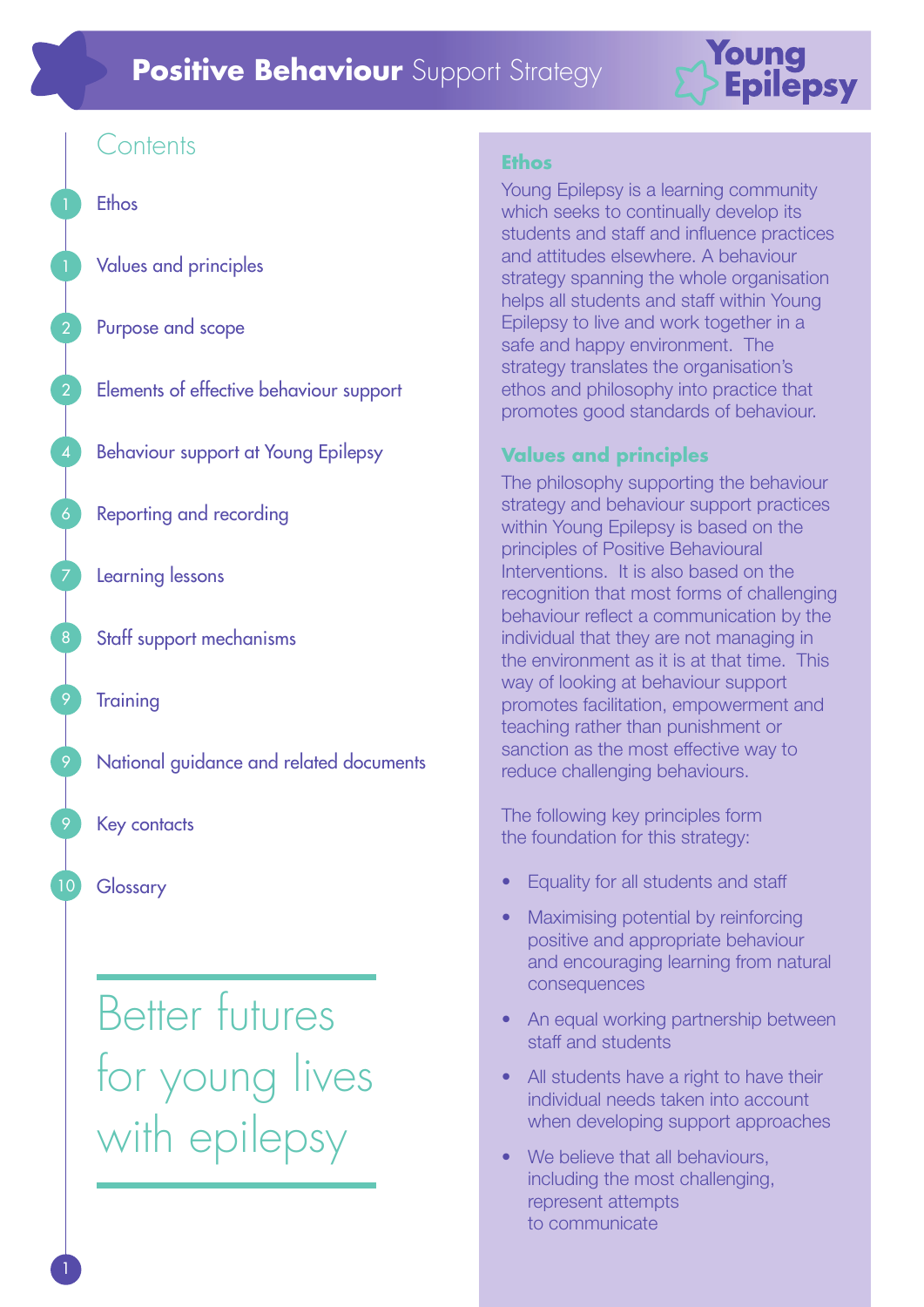

#### **Purpose and scope**

This strategy sets out the highest possible standards necessary to support positive behaviour at Young Epilepsy whilst safeguarding the rights of all individuals. The strategy highlights the structures and systems that support staff and students which have been designed by recognising that positive behaviour can be supported by meeting the needs of individuals whether they be educational, emotional, social or neurological.

The strategy has been designed for all staff and students and has as a key aim, the integration of the various and numerous components. The overarching purpose of the strategy is to offer a robust framework that leads to a supportive environment where best practice is applied based on the needs of individuals to allow students to flourish and staff to feel safe.

The strategy will empower staff to problem solve and make decisions in a framework of integrated support. It aims to be a strategy that supports staff and students to maximise their potential through a range of personal development opportunities and ensures that all training components necessary to develop staff are integrated and accessible and based on best practice.

Finally, the strategy allows for robust reporting and audit to ensure that Young Epilepsy focuses on being a learning organisation with a commitment to sharing this learning with others to enhance the lives of all young people with epilepsy and other neurological conditions.

#### **Elements of effective behaviour support**

There are numerous elements associated with effective positive behaviour support. When applied, these have been shown to help staff and young people to operate in a safe and happy environment. The elements and their application at Young Epilepsy are as follows:

# Student support plans

Each student at Young Epilepsy has a comprehensive support plan that identifies all emotional, education, care and health approaches that are suitable and necessary to maximise the young person's function and development. These include behaviour profiles and strategies. Through these plans we ensure that the student is at the centre of a whole system approach and that all team members are working within a framework that best suits individual needs.

# Environmental factors

Sensory functioning is an important factor to consider when assembling positive behaviour strategies. At Young Epilepsy we have a range of expertise available and personal assessments help to identify the optimum environment for living and learning. We also apply a range of techniques for those with sensory processing difficulties with the aim of enhancing a young person's ability to cope in a range of environments.

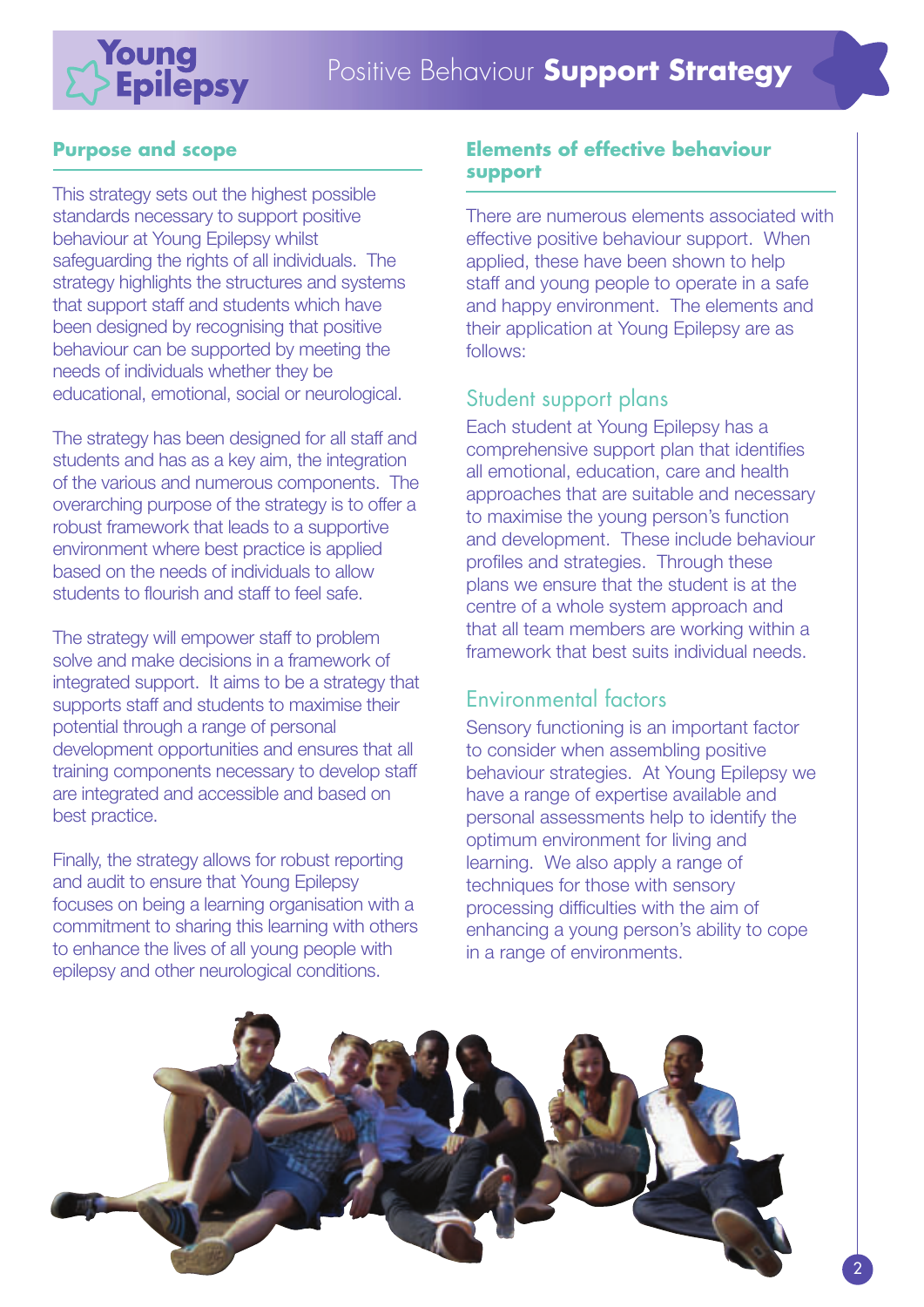

# Communication

It is widely recognised and understood that communication has a significant role to play in relation to behaviour. At Young Epilepsy we have expert professionals that assess the total communication needs of our students to ensure that strategies are in place to enable the students to communicate to the best of their ability. Various options are available including the use of adapted language, sign language, technology and signing boards. These combine to allow the student to express their wishes and needs, thereby allowing staff to respond accordingly. The approaches identified for individual students are a prominent feature in the student support plan and are uniquely tailored to their needs.

# Parental/care involvement

Young Epilepsy recognises the essential role played by parents and / or carers in helping to identify the needs of students and is wholly committed to working in a collaborative partnership. Strategies to help support the emotional, education, care and health needs are discussed and agreed and staff engage parents / carers at all stages within the young person's time at Young Epilepsy. In line with our systemic approach, we will also engage with professionals within the systems involved with the young person and will maintain contact with local services. We expect parents / carers and other key stakeholders to engage with review processes, including the Annual Review.

# Interdisciplinary working

The needs of many of the young people at Young Epilepsy are complex and require the input of a variety of professionals. We believe that we are unique in that we bring the system to the young person and this allows them to access all the services they require in a joined up way. To enable this to work effectively, we adopt an interdisciplinary approach that defines the specific role of each professional but ensures that they are working towards the same goals identified by each individual needs assessment. This is coordinated through a range of activities including interdisciplinary reviews and the student support plans.

# Key worker

Each student at Young Epilepsy is assigned a key worker. They work directly with the student and have an essential role to play in communicating with the named professionals in health, education and residential services, taking the lead on the young person's activities and care. They also lead on updating the student support plan and are the main conduit for communication with parents/carers.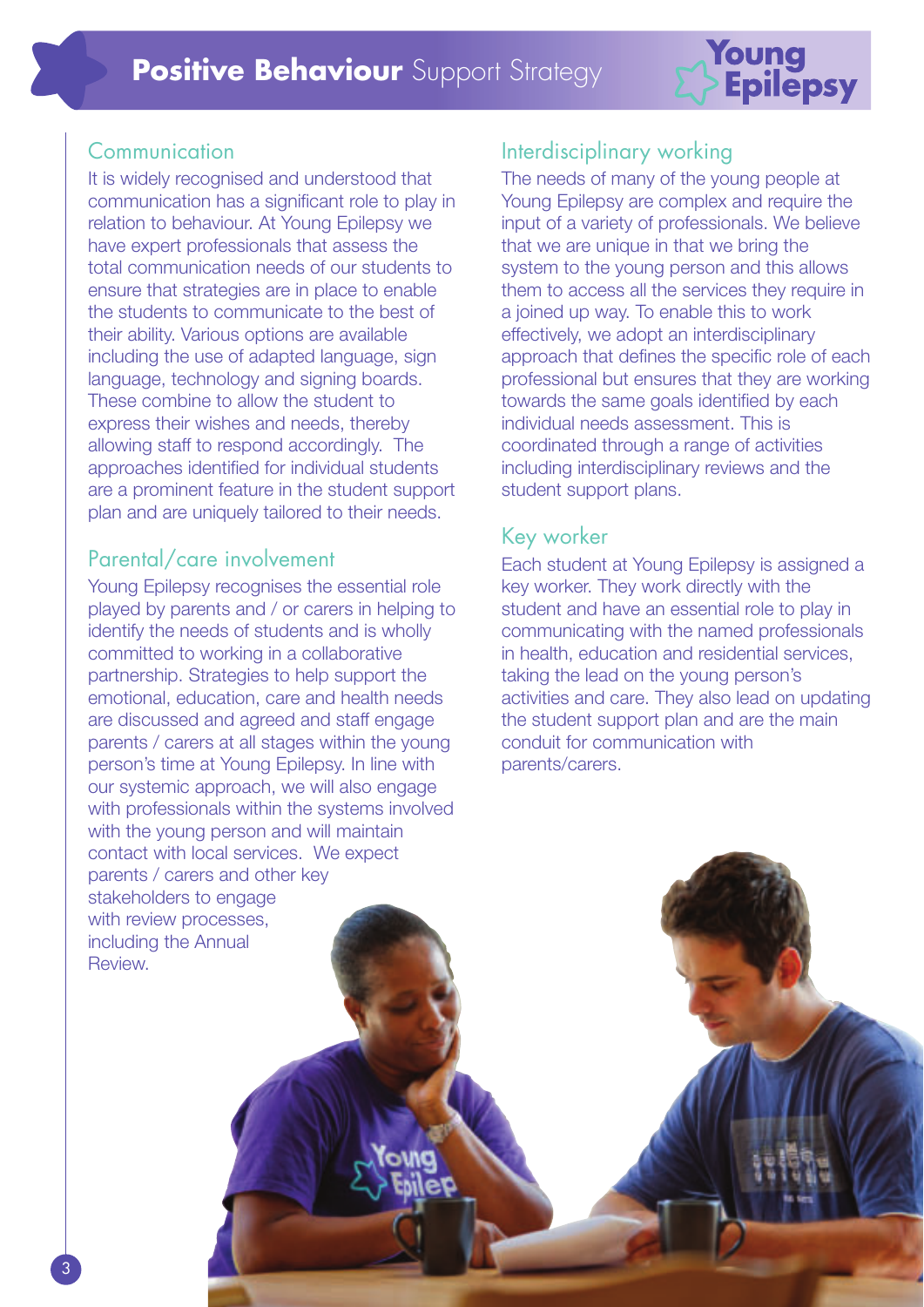# Positive Behaviour **Support Strategy**



# Behaviour support strategies

These strategies are assembled following individual assessments to support the staff involved with the young person to recognise and promote positive behaviour. They include specific details about the triggers associated with challenging behaviour for that young person and how staff can predict and minimise the expression of such behaviour.

# Positive use of physical intervention

Young Epilepsy prides itself on the training of staff in the appropriate use of physical intervention. Our Safe Support Team work collaboratively with our psychology team to train care staff on the use of support strategies. This provides consistency throughout the organisation and ensures staff are confident and competent in supporting the students.

The system designed at Young Epilepsy takes into consideration all of the above components and brings the professionals together in a way that ensures a proactive approach to behaviour support with a choice of interventions that can be mobilised when needed. This involves a range of professionals and processes that are clearly documented and easily understood by staff.



#### **Behaviour support at Young Epilepsy**

The system at Young Epilepsy has been designed on the concepts already outlined. The overarching approaches employed by Young Epilepsy are as follows:

#### Assessment

Staff at Young Epilepsy will listen to the young person and their parents / carers to get a picture of their individuality and personal expressions of behaviour.

### Reinforcing positive behaviour

For each young person, there will be a support plan which emphasises good behaviour and how this can be achieved in partnership with everyone involved with the young person.

### Allowing space to learn from natural consequences

Through developing young person's skills, we will empower them to make good choices and thereby enjoy the positive outcomes.

#### Bespoke interventions

Each young person at Young Epilepsy will have specific behaviour guidelines that reflect their individual needs in their personal environment to help staff to best support their development and achievements.

#### Statutory obligations

The strategy and the interaction with students is compliant with all legislative frameworks including mental capacity, deprivation of liberty and all components of human rights legislation.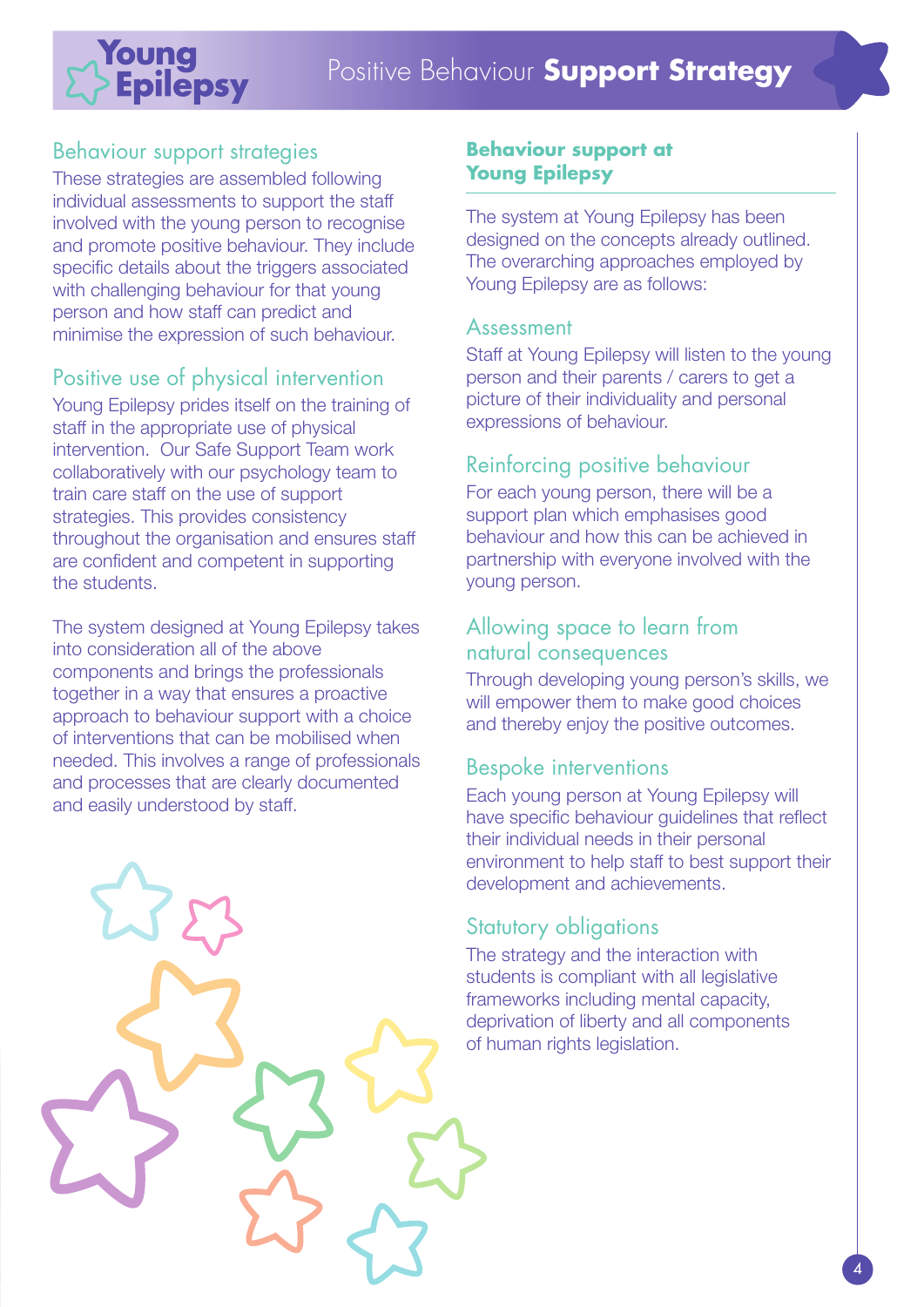

# **Positive Behaviour Support System at Young Epilepsy**



# **Significant Issue Response**

Emergency Multidisciplinary Team meeting called as per policy comprised of the following:

- Education staff
- Care staff including key worker
- Health staff
- Safeguarding if required

Liaison with parents/carers

Briefing of Director of Integrated Care and Director of Education

Clear actions drawn up and outcomes agreed

Debriefing of other care staff working with the student

Agree review period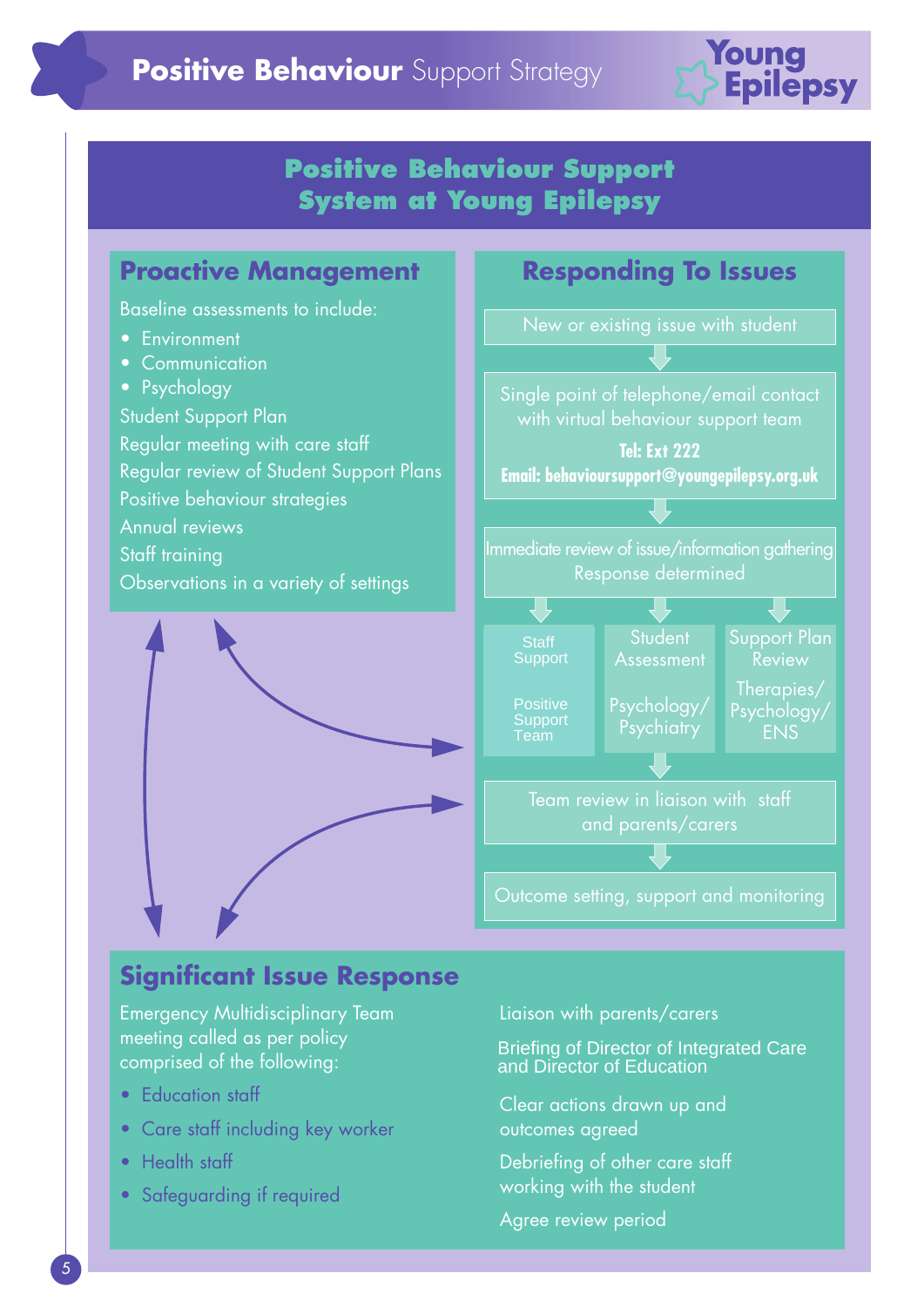

The design of the system focuses on three key areas:

#### 1. Proactive management

The students at Young Epilepsy have a right to have their needs assessed and provided for. The processes focus on supporting positive behaviour from the outset and regularly monitoring the student to ensure that goals and objectives are being met. The student and their parents / carers are very much at the centre of this approach.

# 2. Responding to issues

If a student or staff member is experiencing difficulty with behaviour, support can be mobilised quickly and appropriately. This will involve alerting the virtual behaviour support team, made up of the professionals detailed earlier, and the team will respond to the needs in an effective and systemic way. This may involve the reassessment of the student, staff support and/or environment. The previous chart outlines some of the common responses employed by the team.

# 3. Significant issue response

At times it is necessary for the whole team that surrounds a student to come together to discuss significant challenging behaviour of a student that is causing risk to the student themselves, staff or other students at Young Epilepsy. This results in the assembly of an Emergency Multidisciplinary Meeting where the needs and risks can be fully assessed and the necessary precautions or strategies can be put in place. This draws on the systemic interdisciplinary approach discussed earlier.

# **Reporting and recording**

Young Epilepsy is committed to complying with all regulatory guidance and this includes the need to adequately record and report incidents relating to various components of our practice, including behaviour support. Several key reporting mechanisms can and may link with behavioural issues. These include:

- Incident reporting
- Clinical incident reporting
- Accident reports
- Statutory notifications
- Risk assessments

In addition, there are several key student specific documents that are taken into account when considering expressions of behaviour and these include:

- Care day sheets
- Seizure charts
- Medication charts
- Bowel charts
- College/school timetable

The behaviour system draws on all information relevant to an issue or student and reports all incidents through the prescribed route as determined by the policies of Young Epilepsy.

At any given point the system allows for interrogation down to individual student level and the organisation can reasonably access information relating to students who are deemed to be at risk in relation to challenging behaviour. This helps to inform the ongoing development of the system and suitable organisational responses.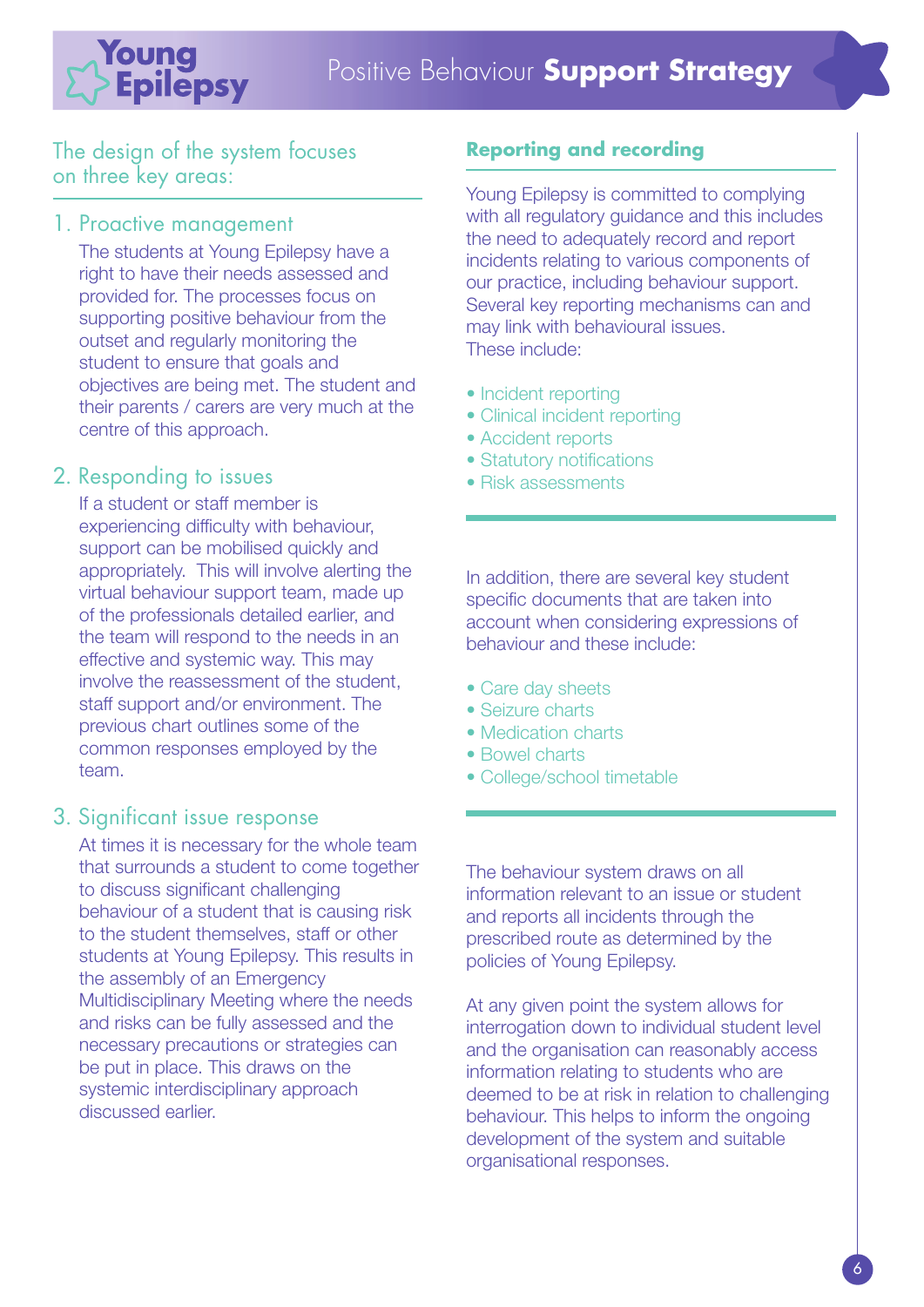

#### **Learning lessons**

Young Epilepsy is committed to continually improving the systems that support our students and our staff. This learning approach is based on the Plan, Do, Study, Act model (PDSA) widely used in the public and charitable sectors. It is predicated on robust audit of information and events and devising a system whereby the organisation as a whole can examine this data and discuss ways in which to build on effective practice and address areas of deficiency.

In relation to behaviour support, a range of information, including incidents, speed of response from the behaviour team, outcome of response and students representing specific concern, will be compiled and reported to the Executive Team on a termly basis.

In addition, Young Epilepsy commits to learning directly from staff and will publish an online questionnaire twice a year to determine how behaviour support systems are aligned to the needs of our staff and how well they feel the system is enabling them to assist the development of our students. This information will also be presented to the Executive Team for discussion and action planning.

It is important to note the essential role of debriefing in relation to learning lessons and enhancing practice. Debriefing takes place at all levels in the organisation as and when the need arises but is a fundamental part of the behaviour support system in relation to care staff and parents / carers. The behaviour support team is committed to the ongoing support of our staff and uses situational learning and debriefing to ensure this is effective and appropriate

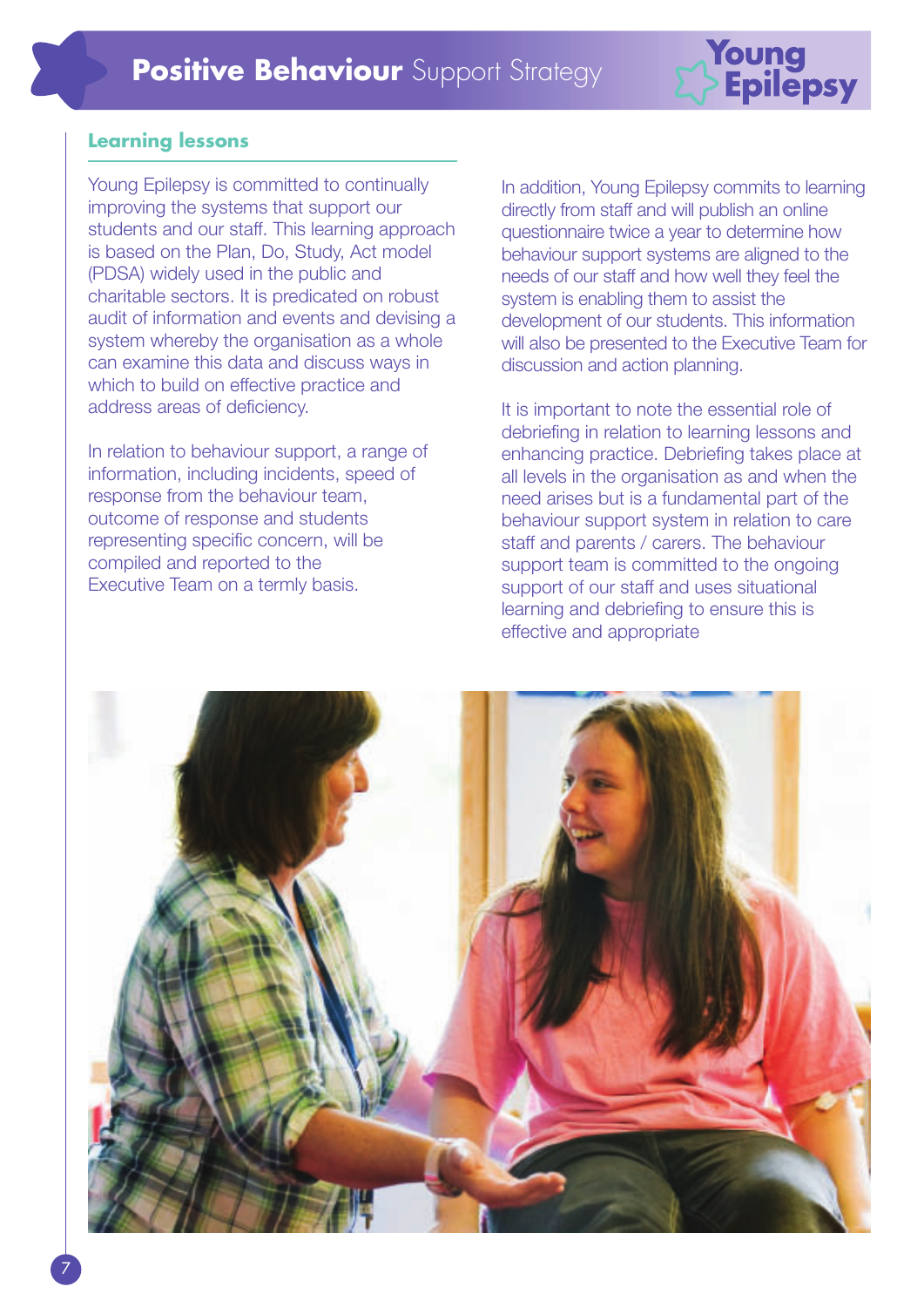

# **Staff support mechanisms**

Young Epilepsy respects the fact that our staff are wholly committed to helping our students progress and achieve. Our staff deal with complex behaviour on a daily basis and this can be emotionally, physically and mentally challenging. We are committed to supporting staff and their ongoing wellbeing is a priority for us as an organisation. Key support mechanisms are in place for staff and these include:

- Direct involvement in the development of this strategy
- Relevant induction training
- Ongoing training in behaviour support processes including effective use of physical intervention
- Supervision, mentoring, debriefing and appraisal systems that support the identification of good practice and development needs across the organisation
- The Staff Forum with an ability for representatives to discuss issues with senior managers

In addition, the organisation has put in place several provisions to ensure that staff work in a supportive and consistent environment. These include:

- The policy framework which clearly identifies expectations and provides staff with systems within which they can work safely
- Occupational Health and the Staff Assistance Programme where staff require specific help in relation to their wellbeing and work practices
- Health and Safety frameworks that provide strategies and assistance including safe handling techniques and protective equipment where needed

The above systems play a key role in supporting the staff to work with a complex case load.



# **Key Young Epilepsy Staff**

### **Psychology**

Young Epilepsy has an expert team of educational, clinical and neuropsychologists that are expert in the assessment of young people and the development of effective support strategies.

#### **Psychiatry**

Young Epilepsy commissions services from the Maudsley Hospital, London, for the provision of on site psychiatry support form a consultant specialist in children and adolescents.

#### **Play therapy and intensive interaction**

Staff trained in the above approaches are a key component to the system and add significant value in supporting students and staff.

#### **Therapies**

Our full range of therapists at Young Epilepsy are expert at the assessment of environmental, communication and other specific student needs.

This team is made up of Young Epilepsy staff who are trained specifically in supporting staff to implement behaviour support strategies, de-escalation and the effective use of physical intervention when necessary.

#### **Positive behaviour mentors (PBMs)**

These Young Epilepsy staff are trained to offer advice and support to staff and engage with care staff in relation to individual students or groups of students.

# **Epilepsy nurse specialist (ENS)**

Many of our students have complex epilepsy and the Epilepsy Nurse Specialist ensures that behaviour strategies take into account the diverse impact of their clinical condition.

#### **Safeguarding**

At all times the Safeguarding Team at Young Epilepsy is available to offer advice and guidance on issues that cause concern.

#### **Care and education staff**

As the staff most often and most closely working with students, the care and education staff, including support workers, teachers, tutors and lecturers have a key role to play in the effective implementation of this strategy and they should be wholly supported to do so.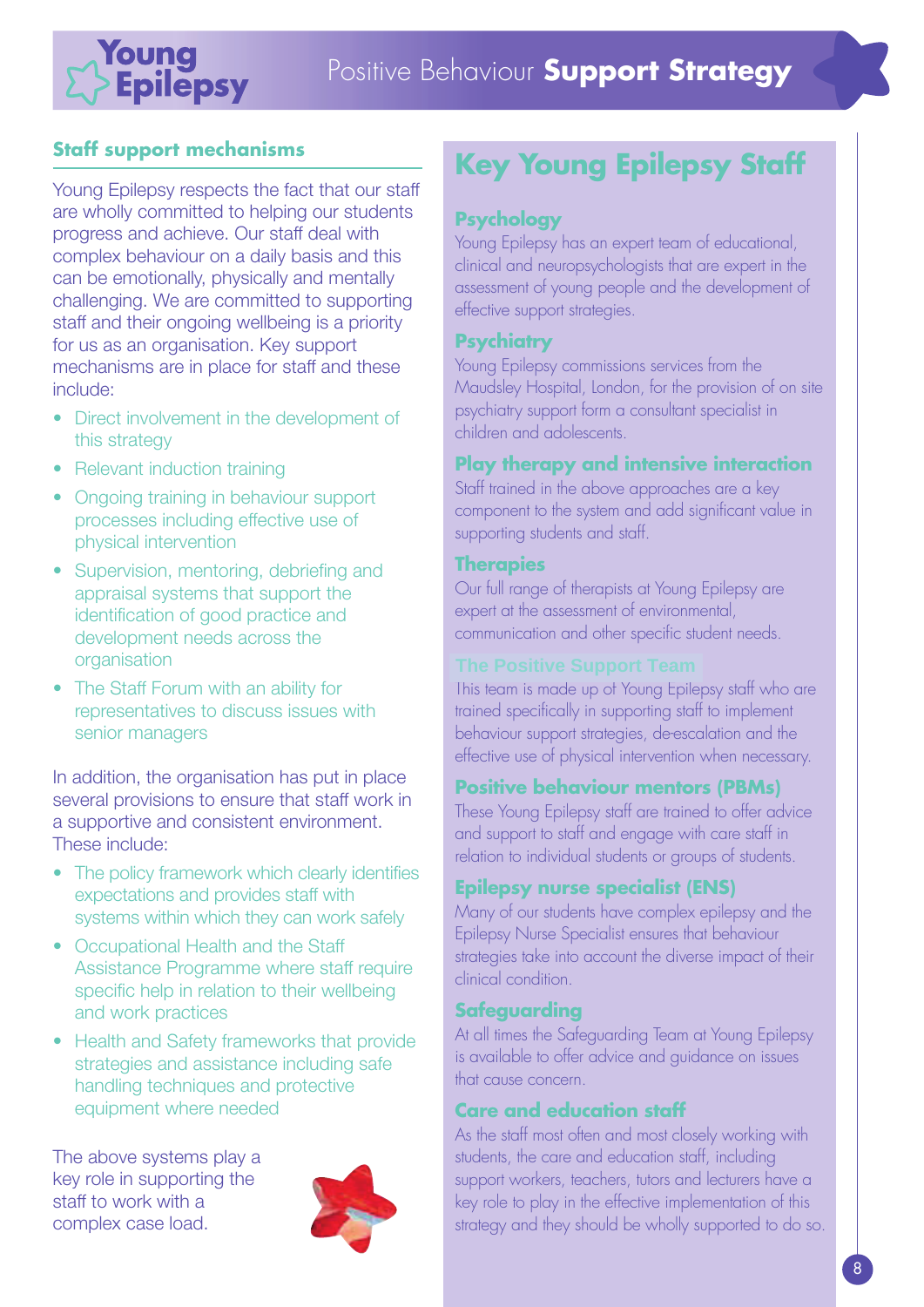

#### **Staff Training**

Young Epilepsy has a focussed approach to the delivery of training based on needs analysis. In relation to behaviour support, the following components are particularly important:

- Induction training focussed on the principles of behaviour support employed at Young Epilepsy
- Training by the psychology team on approaches to support positive behaviour and behaviour guidelines
- Safe Support training focussed on:

The understanding of behaviour

- Primary and secondary prevention strategies
- The law underpinning physical strategies

The use of positive physical intervention

- A variety of communication training including Signalong and other techniques to maximise interaction with students
- Autism training defining the specific needs of particular students and methods used in helping these students to reach their maximum potential
- Intensive interaction training for specific staff aimed at developing key skills in the management of certain students

#### **Indemnity**

Staff who undertake their role in accordance with the procedures and policies of Young Epilepsy, associated service guidance and appropriate training are explicitly reassured that they will be acting within the scope of their employment and that they will be indemnified. Indemnity requires that the procedures followed are in line with this strategy and associated policies, service guidance and training attended. They also

require the use of interventions that are deemed to be appropriate, proportionate and necessary.

Any member of staff will be fully supported throughout the process should any allegation be made.

### Legislative Framework

The system described is designed in line with the content of the following legislative directives:

**Children's Act 2004 Mental Capacity Act 2005 Equality Act 2010 Disability Discrimination Act 2005 Human Rights Act 1998 Mental Health Act 1989** 

The following guidance has also been considered:

#### **Every Child Matters**

Department for Education and Skills, **Undertaking Risk Assessments on Pupils with Severe Behavioural Difficulties,** LEA/0264/2003,London: HMSO

Department of Health (2001) **A Safer Place: Combating Violence against Social Care Staff,** Report of the National Task Force and National Action Plan, Brighton: Pavilion

Department of Health (1993) **Guide on Permissible Forms of Control in Children's Residential Care,** London: Department of Health

#### **Key Contacts**

Behaviour Support: Ext 222 Head of Psychology: Ext 279 Safeguarding: See Intranet Director of Health: Ext 324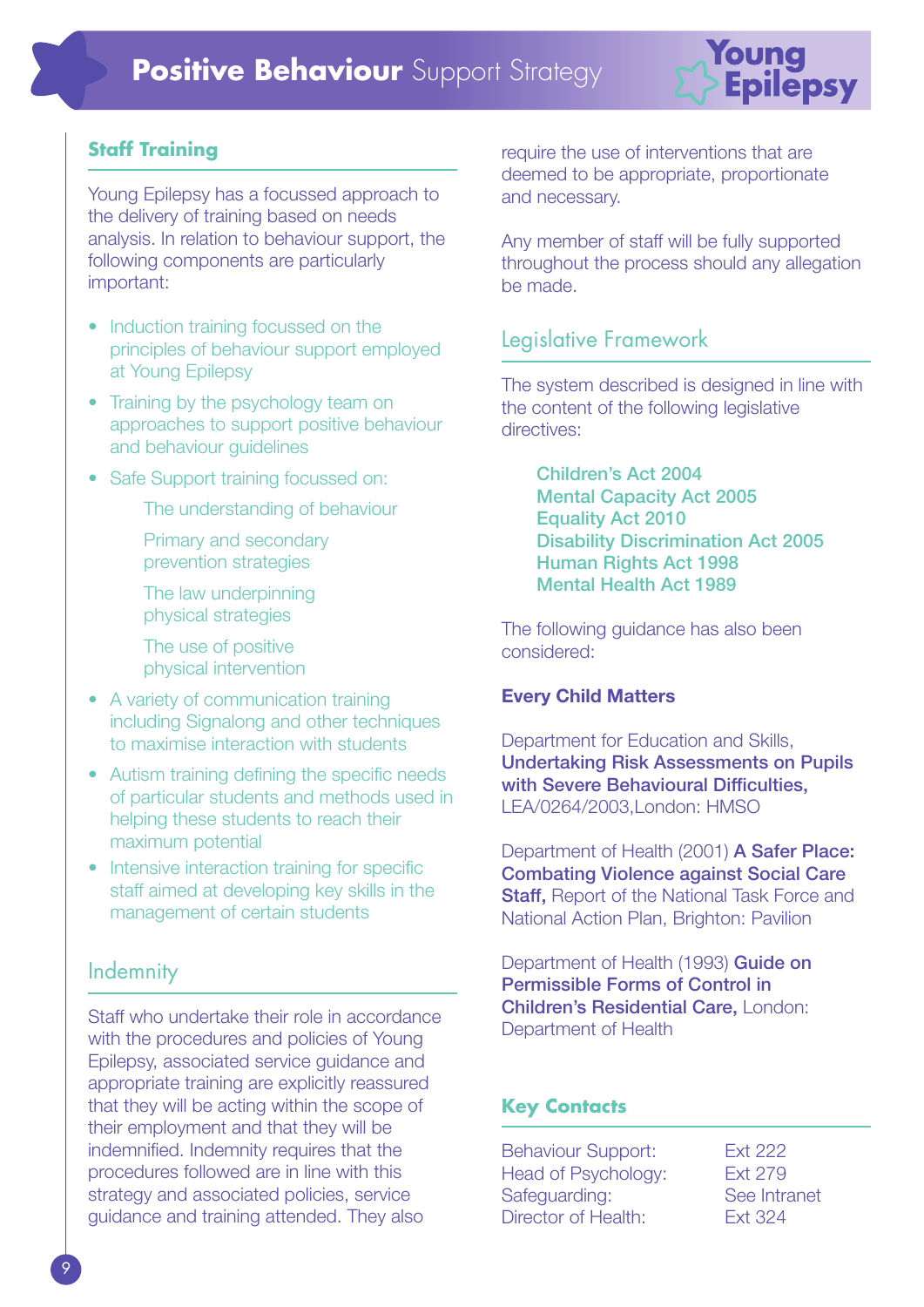

# Positive Behaviour **Support Strategy**

#### **Glossary**

#### Audit

The evaluation of a defined process, system, person or organisation

#### Empowerment

Refers to increasing the spiritual, political, social, educational, gender, or economic strength of individuals

### **Debriefing**

Debriefing is a process of support that uses questioning to gain information and lead to learning

# De-escalation

This refers to actions undertaken to attempt to change the behaviour of an individual when their behaviour is becoming challenging to others

# Deprivation of Liberty

Inappropriately limiting the freedom of a person to access their chosen environment

#### Facilitation

Any activity that helps people undertake tasks or makes the tasks easier for people to achieve

#### Intensive Interaction

Intensive Interaction is an approach for teaching communication skills to children and adults who have autism, severe learning difficulties and profound and multiple learning difficulties

# Interdisciplinary Working

A group of professionals from diverse fields who work in a coordinated fashion toward a common goal

#### Mental Capacity

Sufficient understanding and memory to comprehend a situation and the consequence of actions

#### Natural Consequences

Refers to those things that happen as a consequence of our actions and in behavioural terms offers a way by which people can learn to make positive choices by learning form the consequences that occur

# Physical Intervention

Physical holds and break away techniques used in situations where a person is causing risk of harm to themselves or others

# Play Therapy

Provides a way for young people to express their experiences and feelings through play

# Safeguarding

Principles that are employed by all organisations to ensure that vulnerable people are kept safe at all times

#### Sanctions

Penalties imposed on a person based on their behaviours

#### Sensory Processing

Difficulties with taking in, processing, and responding to sensory information about the environment

# Sensory Functioning

The ability to detect and process information from our senses

#### Signalong

A system of communication based on British Sign Language to help people to communicate with each other more effectively

#### **Statutory Notifications**

This refers to information that organisations are obliged to supply to industry regulators

# Systemic Approach

Bringing different parts of a system together to meet a common need or work toward a common goal